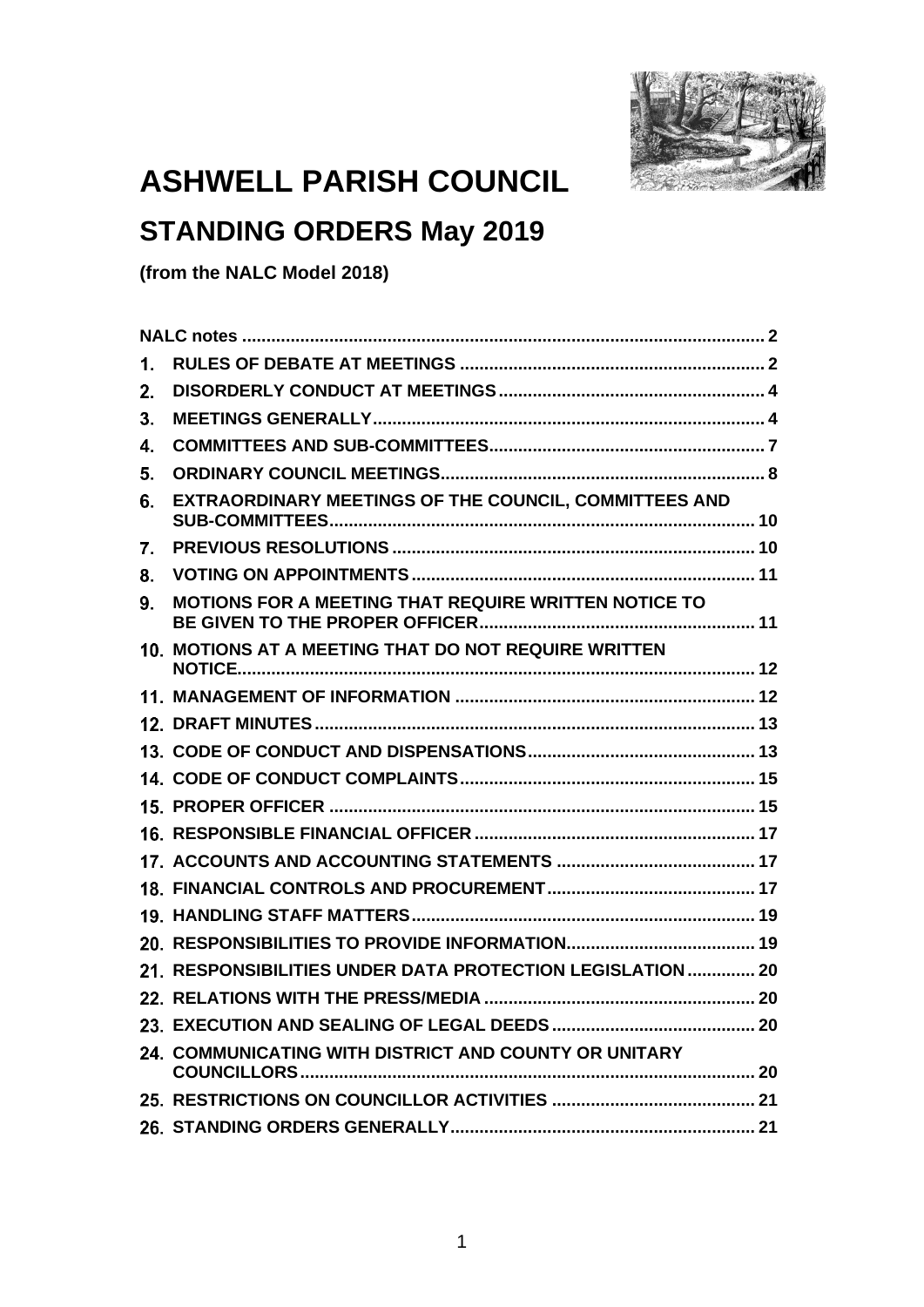### **NALC notes**

Standing orders are the written rules of a local council. Standing orders are essential to regulate the proceedings of a meeting. A council may also use standing orders to confirm or refer to various internal organisational and administrative arrangements. The standing orders of a council are not the same as the policies of a council but standing orders may refer to them.

Local councils operate within a wide statutory framework. NALC model standing orders incorporate and reference many statutory requirements to which councils are subject (items on bold). It is not possible for the model standing orders to contain or reference all the statutory or legal requirements which apply to local councils. For example, it is not practical for model standing orders to document all obligations under data protection legislation. The statutory requirements to which a council is subject apply whether or not they are incorporated in a council's standing orders.

The model standing orders do not include model financial regulations. Financial regulations are standing orders to regulate and control the financial affairs and accounting procedures of a local council. The financial regulations, as opposed to the standing orders of a council, include most of the requirements relevant to the council's Responsible Financial Officer. Model financial regulations are available to councils in membership of NALC.

#### <span id="page-1-0"></span>**RULES OF DEBATE AT MEETINGS**  $1.$

- a Motions on the agenda shall be considered in the order that they appear unless the order is changed at the discretion of the chairman of the meeting.
- b A motion (including an amendment) shall not be progressed unless it has been moved and seconded.
- c A motion on the agenda that is not moved by its proposer may be treated by the chairman of the meeting as withdrawn.
- d If a motion (including an amendment) has been seconded, it may be withdrawn by the proposer only with the consent of the seconder and the meeting.
- e An amendment is a proposal to remove or add words to a motion. It shall not negate the motion.
- f If an amendment to the original motion is carried, the original motion (as amended) becomes the substantive motion upon which further amendment(s) may be moved.
- g An amendment shall not be considered unless early verbal notice of it is given at the meeting and, if requested by the chairman of the meeting, is expressed in writing to the chairman.
- h A councillor may move an amendment to his own motion if agreed by the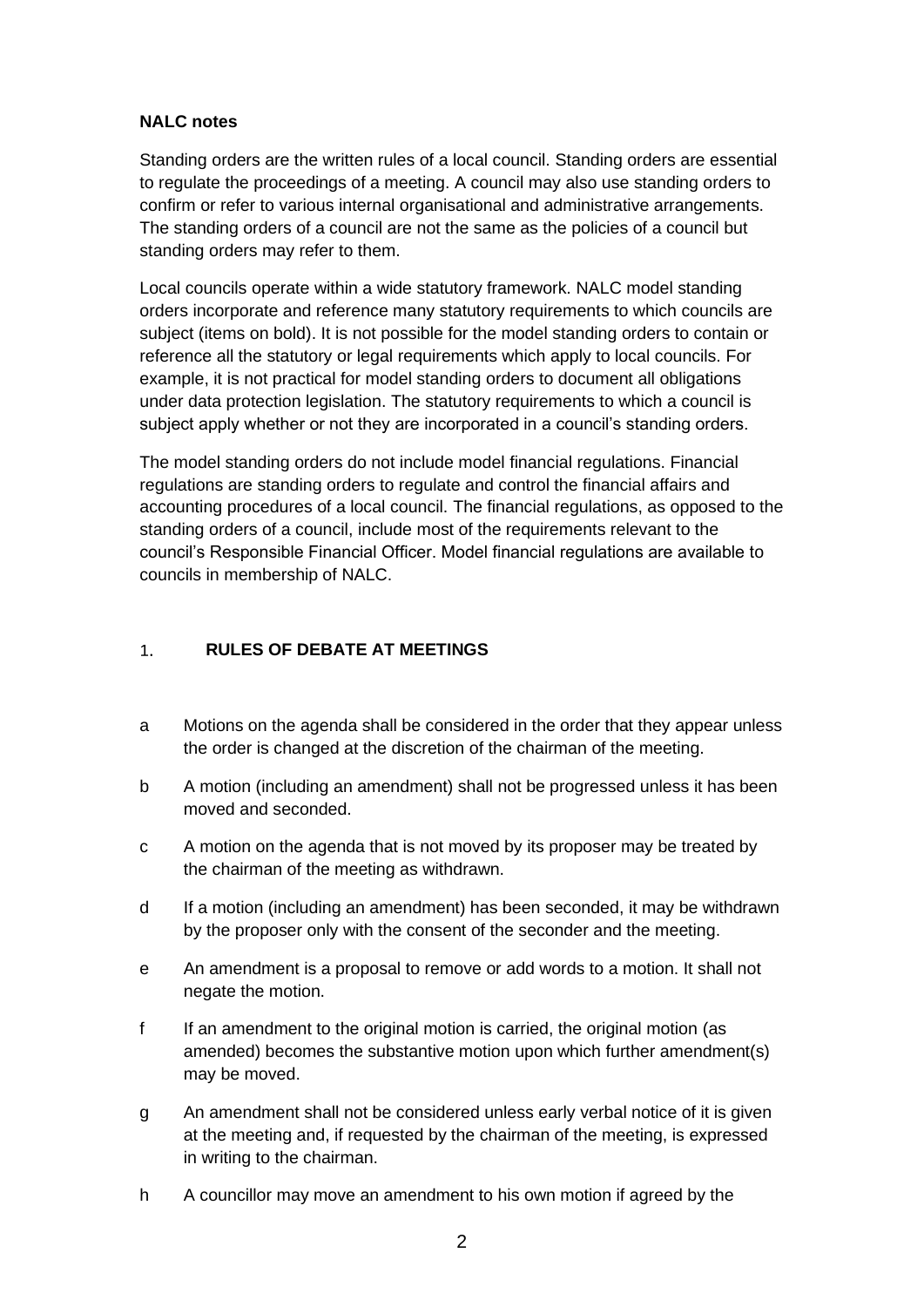meeting. If a motion has already been seconded, the amendment shall be with the consent of the seconder and the meeting.

- i If there is more than one amendment to an original or substantive motion, the amendments shall be moved in the order directed by the chairman of the meeting.
- j Subject to standing order 1(k), only one amendment shall be moved and debated at a time, the order of which shall be directed by the chairman of the meeting.
- k One or more amendments may be discussed together if the chairman of the meeting considers this expedient but each amendment shall be voted upon separately.
- l A councillor may not move more than one amendment to an original or substantive motion.
- m The mover of an amendment has no right of reply at the end of debate on it.
- n Where a series of amendments to an original motion are carried, the mover of the original motion shall have a right of reply either at the end of debate on the first amendment or at the very end of debate on the final substantive motion immediately before it is put to the vote.
- o Unless permitted by the chairman of the meeting, a councillor may speak once in the debate on a motion except:
	- i. to speak on an amendment moved by another councillor;
	- ii. to move or speak on another amendment if the motion has been amended since he last spoke;
	- iii. to make a point of order;
	- iv. to give a personal explanation; or
	- v. to exercise a right of reply.
- p During the debate on a motion, a councillor may interrupt only on a point of order or a personal explanation and the councillor who was interrupted shall stop speaking. A councillor raising a point of order shall identify the standing order which he considers has been breached or specify the other irregularity in the proceedings of the meeting he is concerned by.
- q A point of order shall be decided by the chairman of the meeting and his decision shall be final.
- r When a motion is under debate, no other motion shall be moved except:
	- i. to amend the motion;
	- ii. to proceed to the next business;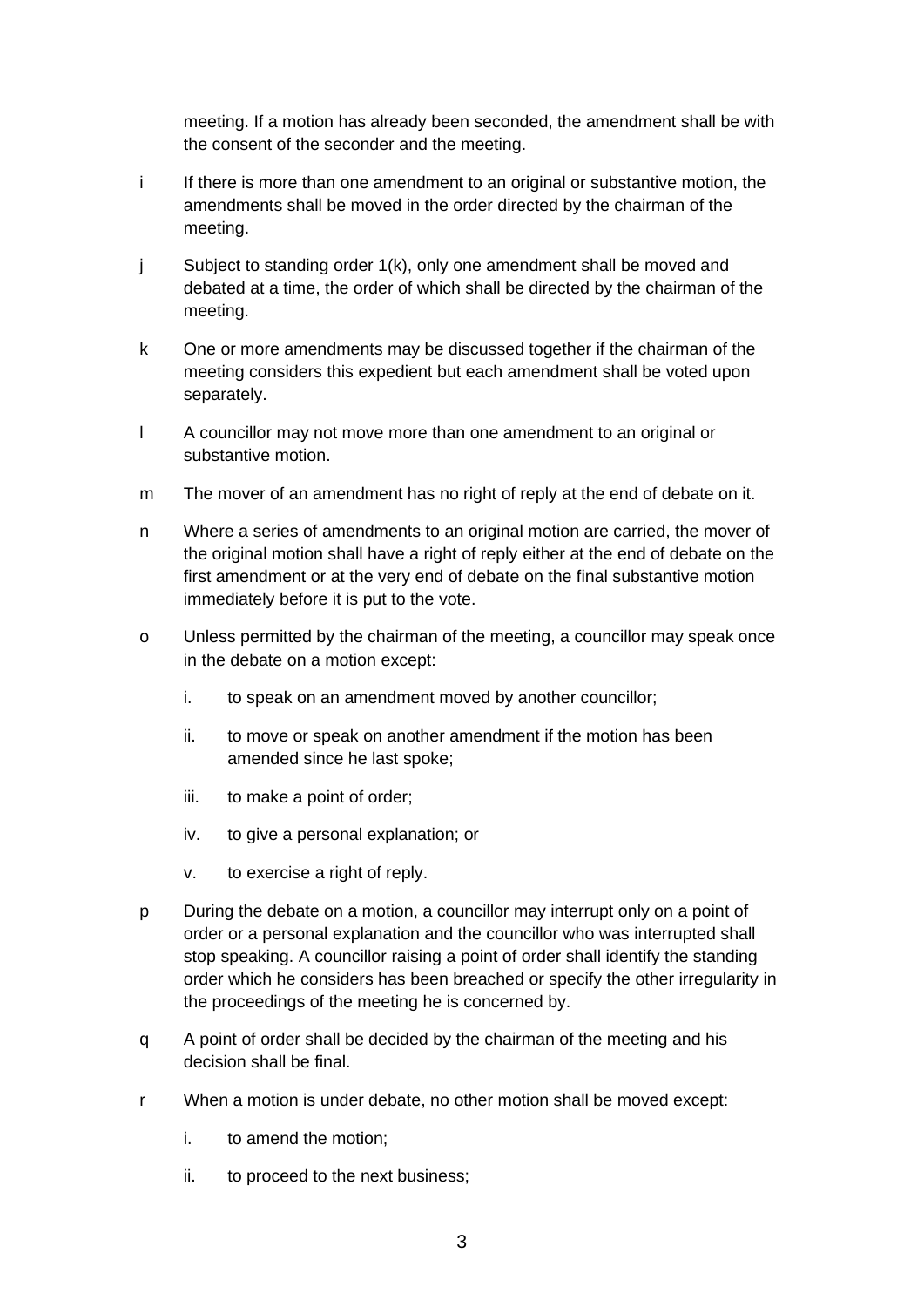- iii. to adjourn the debate;
- iv. to put the motion to a vote;
- v. to ask a person to be no longer heard or to leave the meeting;
- vi. to refer a motion to a committee or sub-committee for consideration;
- vii. to exclude the public and press;
- viii. to adjourn the meeting; or
- ix. to suspend particular standing order(s) excepting those which reflect mandatory statutory or legal requirements.
- s Before an original or substantive motion is put to the vote, the chairman of the meeting shall be satisfied that the motion has been sufficiently debated and that the mover of the motion under debate has exercised or waived his right of reply.
- t Excluding motions moved under standing order 1(r), the contributions or speeches by a councillor shall relate only to the motion under discussion and shall not exceed ( 2 ) minutes without the consent of the chairman of the meeting.

#### <span id="page-3-0"></span>**DISORDERLY CONDUCT AT MEETINGS**  $2<sup>1</sup>$

- a No person shall obstruct the transaction of business at a meeting or behave offensively or improperly. If this standing order is ignored, the chairman of the meeting shall request such person(s) to moderate or improve their conduct.
- b If person(s) disregard the request of the chairman of the meeting to moderate or improve their conduct, any councillor or the chairman of the meeting may move that the person be no longer heard or be excluded from the meeting. The motion, if seconded, shall be put to the vote without discussion.
- c If a resolution made under standing order 2(b) is ignored, the chairman of the meeting may take further reasonable steps to restore order or to progress the meeting. This may include temporarily suspending or closing the meeting.

#### <span id="page-3-1"></span> $3.$ **MEETINGS GENERALLY**

- Full Council meetings Committee meetings Sub-committee meetings **•**
- a **Meetings shall not take place in premises which at the time of the meeting are used for the supply of alcohol, unless no other premises are available free of charge or at a reasonable cost.**
- b **The minimum three clear days for notice of a meeting does not include**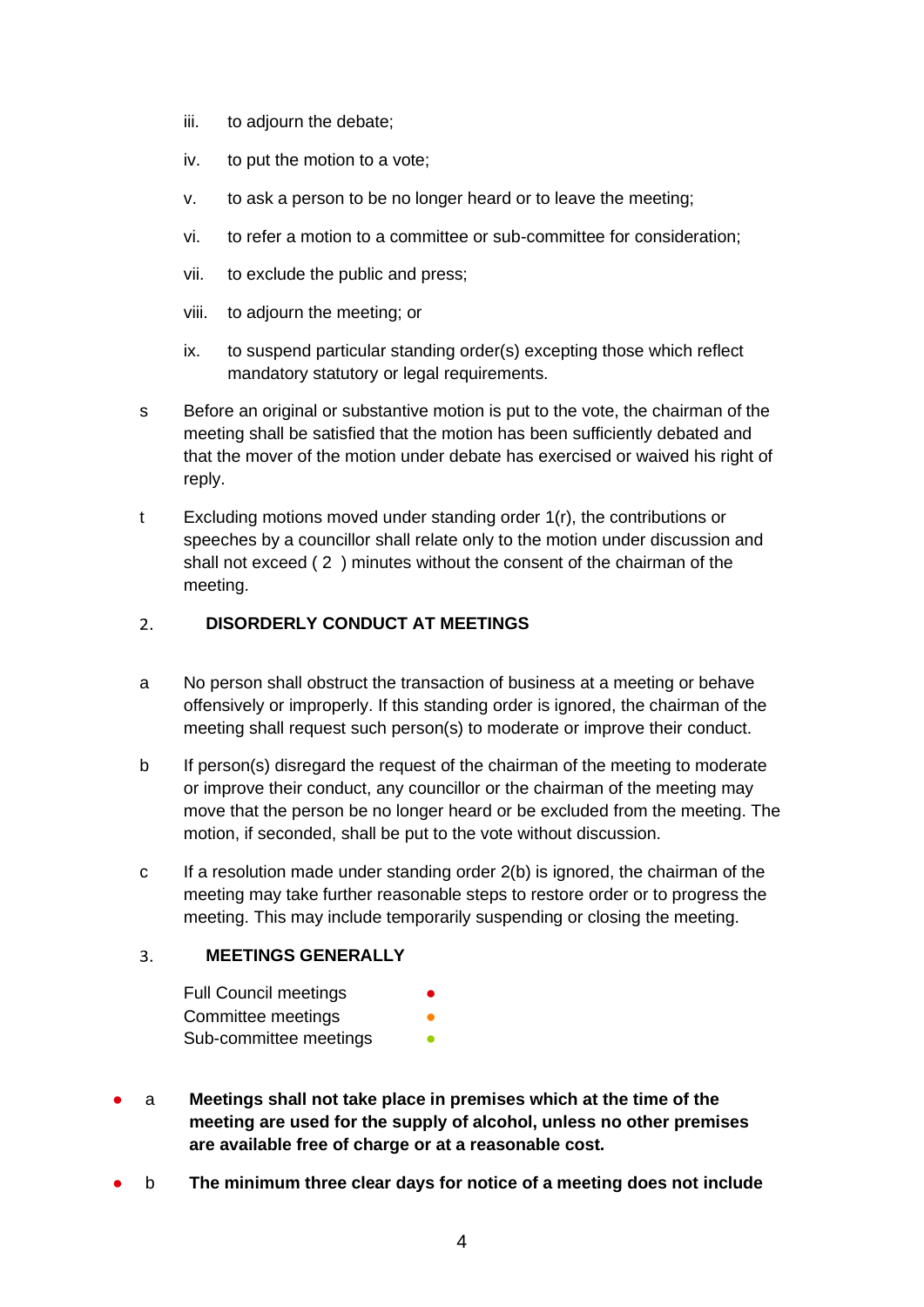**the day on which notice was issued, the day of the meeting, a Sunday, a day of the Christmas break, a day of the Easter break or of a bank holiday or a day appointed for public thanksgiving or mourning.**

- c **The minimum three clear days' public notice for a meeting does not include the day on which the notice was issued or the day of the meeting unless the meeting is convened at shorter notice**
- ● d **Meetings shall be open to the public unless their presence is prejudicial to the public interest by reason of the confidential nature of the business to be transacted or for other special reasons. The public's exclusion from part or all of a meeting shall be by a resolution which shall give reasons for the public's exclusion.**
	- e Members of the public may make representations, answer questions and give evidence at a meeting which they are entitled to attend in respect of the business on the agenda.
	- f The period of time designated for public participation at a meeting in accordance with standing order 3(e) shall not exceed ( 10 ) minutes unless directed by the chairman of the meeting.
	- g Subject to standing order 3(f), a member of the public shall not speak for more than (2) minutes.
	- h In accordance with standing order 3(e), a question shall not require a response at the meeting nor start a debate on the question. The chairman of the meeting may direct that a written or oral response be given.
	- i A person shall raise his hand when requesting to speak and stand when speaking (except when a person has a disability or is likely to suffer discomfort). The chairman of the meeting may at any time permit a person to be seated when speaking.
	- j A person who speaks at a meeting shall direct his comments to the chairman of the meeting.
	- k Only one person is permitted to speak at a time. If more than one person wants to speak, the chairman of the meeting shall direct the order of speaking.
- l **Subject to standing order 3(m), a person who attends a meeting is**
- **permitted to report on the meeting whilst the meeting is open to the public. To "report" means to film, photograph, make an audio recording of meeting proceedings, use any other means for enabling persons not present to see or hear the meeting as it takes place or later or to report or to provide oral or written commentary about the meeting so that the report or commentary is available as the meeting takes place or later to persons not present.**
- m **A person present at a meeting may not provide an oral report or oral**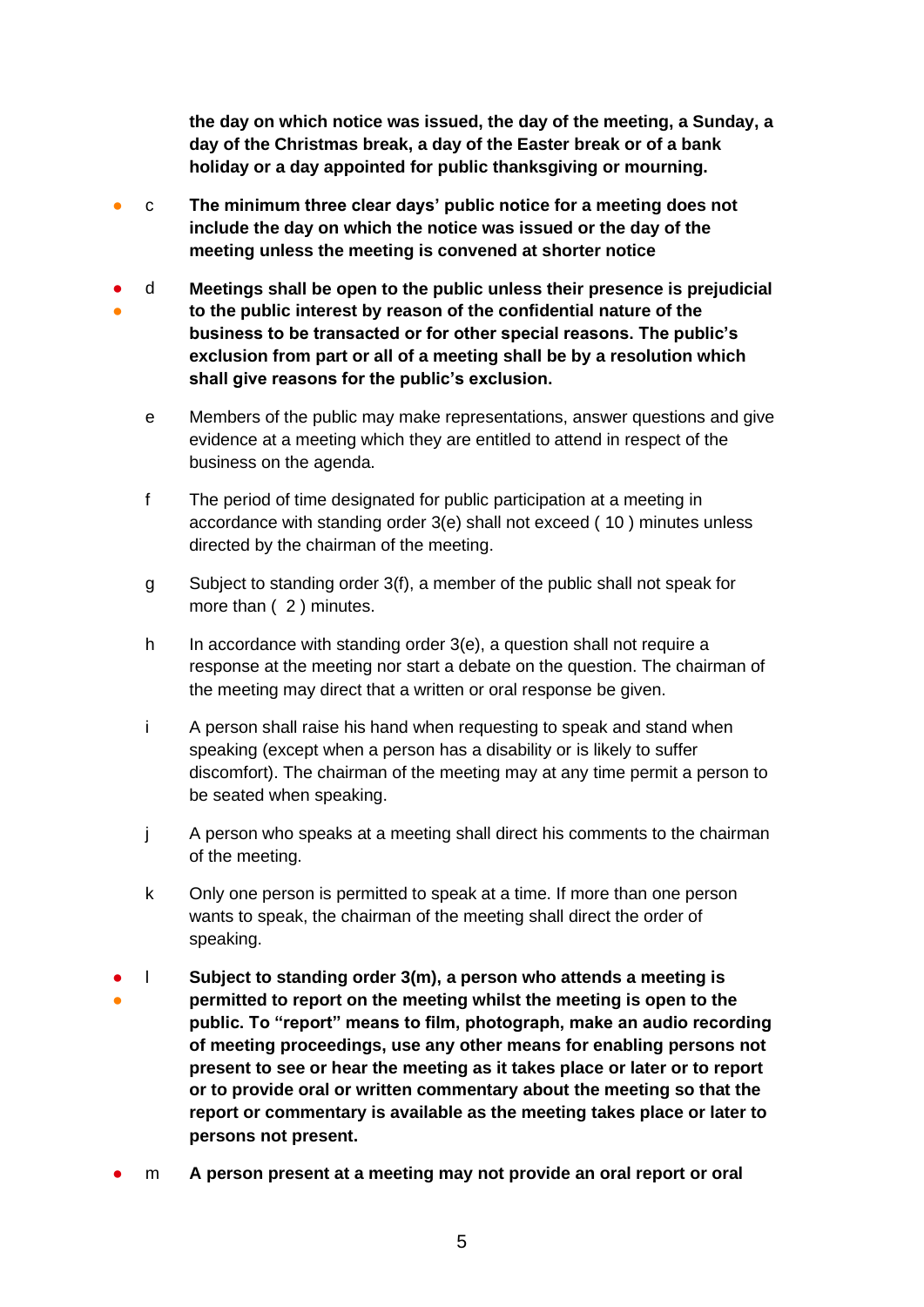- **commentary about a meeting as it takes place without permission.**
- n **The press shall be provided with reasonable facilities for the taking of**
- **their report of all or part of a meeting at which they are entitled to be present.**
- o **Subject to standing orders which indicate otherwise, anything authorised or required to be done by, to or before the Chairman of the Council may in his absence be done by, to or before the Vice-Chairman of the Council (if there is one).**
- p **The Chairman of the Council, if present, shall preside at a meeting. If the Chairman is absent from a meeting, the Vice-Chairman of the Council (if there is one) if present, shall preside. If both the Chairman and the Vice-Chairman are absent from a meeting, a councillor as chosen by the councillors present at the meeting shall preside at the meeting.**
- ● ● q **Subject to a meeting being quorate, all questions at a meeting shall be decided by a majority of the councillors and non-councillors with voting rights present and voting.**
- ● r **The chairman of a meeting may give an original vote on any matter put to the vote, and in the case of an equality of votes may exercise his**
- **casting vote whether or not he gave an original vote.**

*See standing orders 5(h) and (i) for the different rules that apply in the election of the Chairman of the Council at the annual meeting of the Council.*

- s **Unless standing orders provide otherwise, voting on a question shall be by a show of hands. At the request of a councillor, the voting on any question shall be recorded so as to show whether each councillor present and voting gave his vote for or against that question.** Such a request shall be made before moving on to the next item of business on the agenda.
	- t The minutes of a meeting shall include an accurate record of the following:
		- i. the time and place of the meeting;
		- ii. the names of councillors who are present and the names of councillors who are absent;
		- iii. interests that have been declared by councillors and non-councillors with voting rights;
		- iv. the grant of dispensations (if any) to councillors and non-councillors with voting rights:
		- v. whether a councillor or non-councillor with voting rights left the meeting when matters that they held interests in were being considered;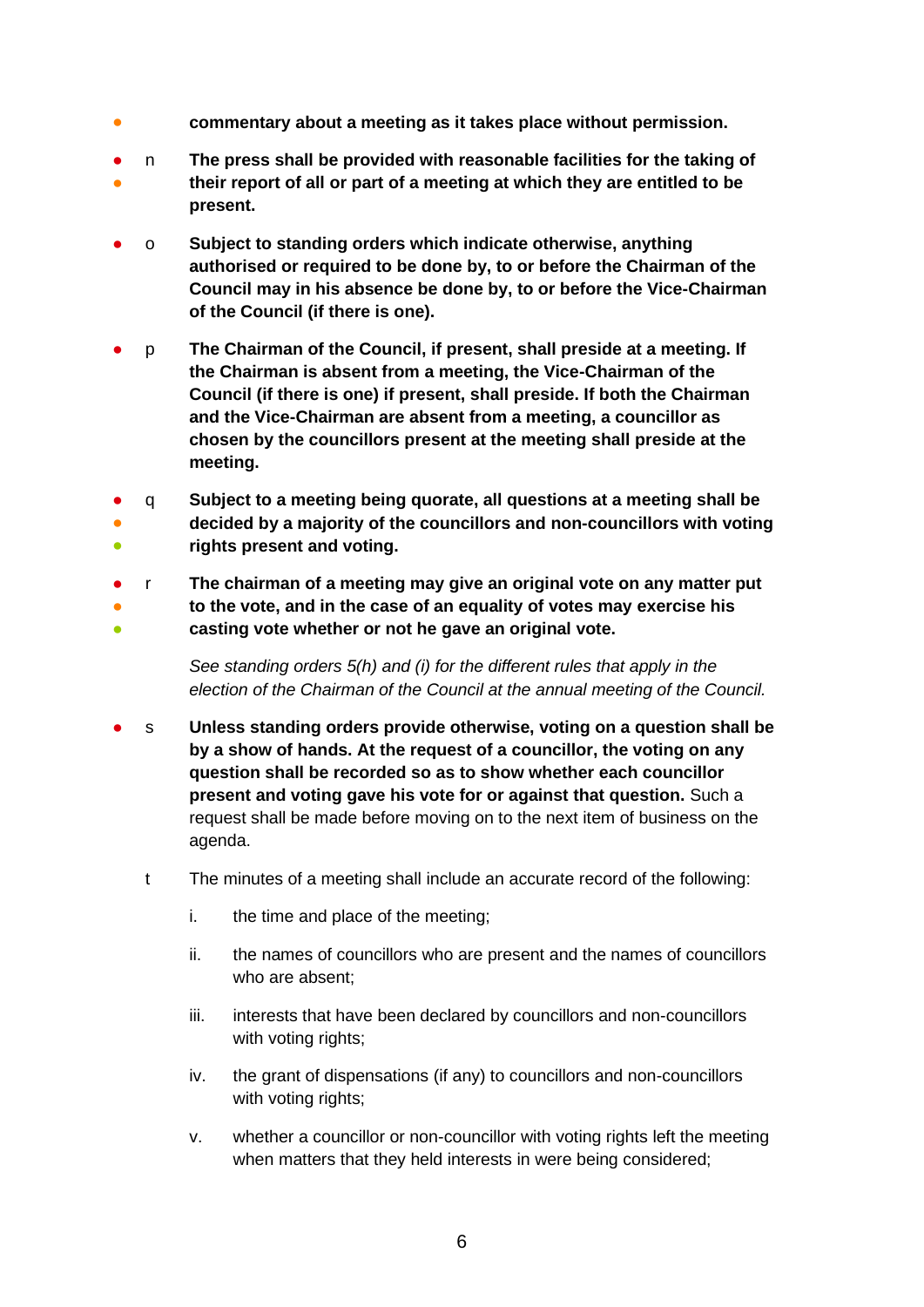- vi. if there was a public participation session; and
- vii. the resolutions made.
- u **A councillor or a non-councillor with voting rights who has a**
- **disclosable pecuniary interest or another interest as set out in the**
- **Council's code of conduct in a matter being considered at a meeting is subject to statutory limitations or restrictions under the code on his right to participate and vote on that matter.**
- v **No business may be transacted at a meeting unless at least one-third of the whole number of members of the Council are present and in no case shall the quorum of a meeting be less than three.**

*See standing order 4d(viii) for the quorum of a committee or sub-committee meeting.* 

- w **If a meeting is or becomes inquorate no business shall be transacted**
- <span id="page-6-0"></span>● 。<br>● and the meeting shall be closed. The business on the agenda for the meeting shall be adjourned to another meeting.
	- x A meeting shall not exceed a period of ( 3 ) hours.
	- **COMMITTEES AND SUB-COMMITTEES**  $\overline{4}$ .
	- a **Unless the Council determines otherwise, a committee may appoint a sub-committee whose terms of reference and members shall be determined by the committee.**
	- b **The members of a committee may include non-councillors unless it is a committee which regulates and controls the finances of the Council.**
	- c **Unless the Council determines otherwise, all the members of an advisory committee and a sub-committee of the advisory committee may be noncouncillors.**
	- d The Council may appoint standing committees or other committees as may be necessary, and:
		- i. shall determine their terms of reference;
		- ii. shall determine the number and time of the ordinary meetings of a standing committee up until the date of the next annual meeting of the Council;
		- iii. shall permit a committee, other than in respect of the ordinary meetings of a committee, to determine the number and time of its meetings;
		- iv. shall, subject to standing orders 4(b) and (c), appoint and determine the terms of office of members of such a committee;
		- v. may, subject to standing orders 4(b) and (c), appoint and determine the terms of office of the substitute members to a committee whose role is to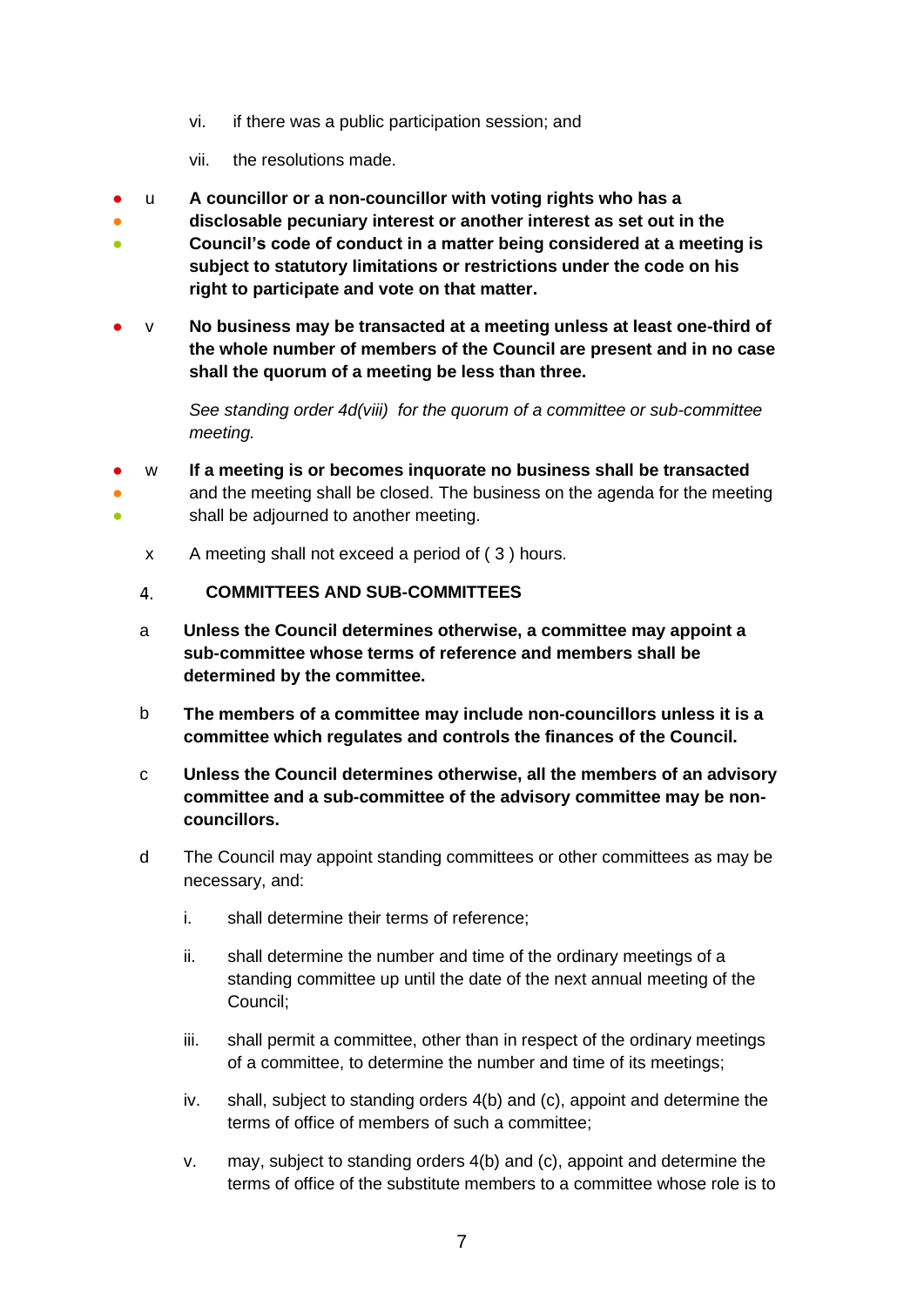replace the ordinary members at a meeting of a committee if the ordinary members of the committee confirm to the Proper Officer () days before the meeting that they are unable to attend;

- vi. shall, after it has appointed the members of a standing committee, appoint the chairman of the standing committee;
- vii. shall permit a committee other than a standing committee, to appoint its own chairman at the first meeting of the committee;
- viii. shall determine the place, notice requirements and quorum for a meeting of a committee and a sub-committee which, in both cases, shall be no less than three;
- ix. shall determine if the public may participate at a meeting of a committee;
- x. shall determine if the public and press are permitted to attend the meetings of a sub-committee and also the advance public notice requirements, if any, required for the meetings of a sub-committee;
- xi. shall determine if the public may participate at a meeting of a subcommittee that they are permitted to attend; and
- xii. may dissolve a committee or a sub-committee.

#### <span id="page-7-0"></span>5. **ORDINARY COUNCIL MEETINGS**

- a **In an election year, the annual meeting of the Council shall be held on or within 14 days following the day on which the councillors elected take office.**
- b **In a year which is not an election year, the annual meeting of the Council shall be held on such day in May as the Council decides.**
- c **If no other time is fixed, the annual meeting of the Council shall take place at 6pm.**
- d **In addition to the annual meeting of the Council, at least three other ordinary meetings shall be held in each year on such dates and times as the Council decides.**
- e **The first business conducted at the annual meeting of the Council shall be the election of the Chairman and Vice-Chairman (if there is one) of the Council.**
- f **The Chairman of the Council, unless he has resigned or becomes disqualified, shall continue in office and preside at the annual meeting until his successor is elected at the next annual meeting of the Council.**
- g **The Vice-Chairman of the Council, if there is one, unless he resigns or becomes disqualified, shall hold office until immediately after the election**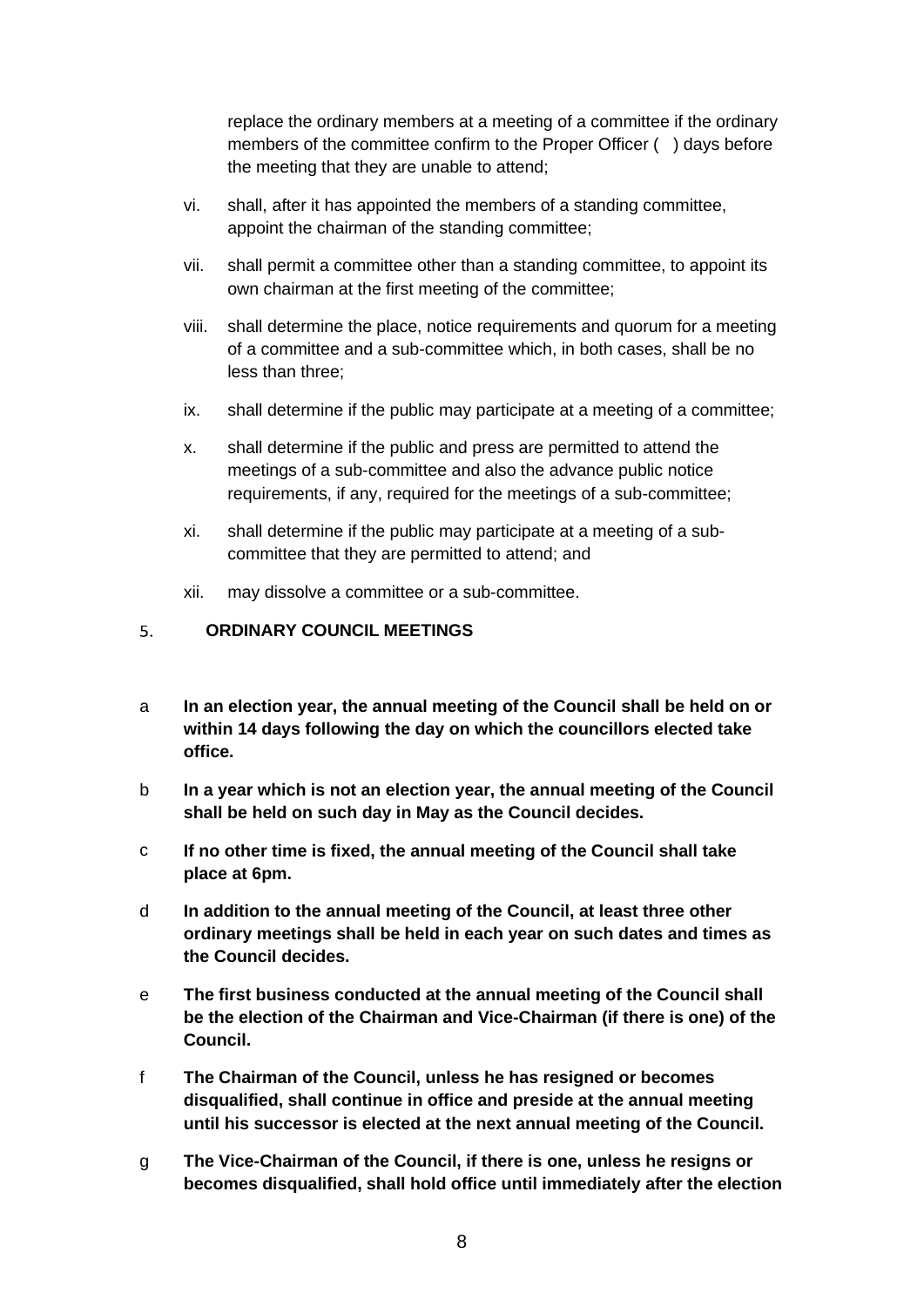**of the Chairman of the Council at the next annual meeting of the Council.**

- h **In an election year, if the current Chairman of the Council has not been re-elected as a member of the Council, he shall preside at the annual meeting until a successor Chairman of the Council has been elected. The current Chairman of the Council shall not have an original vote in respect of the election of the new Chairman of the Council but shall give a casting vote in the case of an equality of votes.**
- i **In an election year, if the current Chairman of the Council has been reelected as a member of the Council, he shall preside at the annual meeting until a new Chairman of the Council has been elected. He may exercise an original vote in respect of the election of the new Chairman of the Council and shall give a casting vote in the case of an equality of votes.**
- j Following the election of the Chairman of the Council and Vice-Chairman (if there is one) of the Council at the annual meeting, the business shall include:
	- i. **In an election year, delivery by the Chairman of the Council and councillors of their acceptance of office forms unless the Council resolves for this to be done at a later date. In a year which is not an election year, delivery by the Chairman of the Council of his acceptance of office form unless the Council resolves for this to be done at a later date;**
	- ii. Confirmation of the accuracy of the minutes of the last meeting of the Council;
	- iii. Receipt of the minutes of the last meeting of a committee;
	- iv. Consideration of the recommendations made by a committee;
	- v. Review of delegation arrangements to committees, sub-committees, staff and other local authorities;
	- vi. Review of the terms of reference for committees;
	- vii. Appointment of members to existing committees;
	- viii. Appointment of any new committees in accordance with standing order 4;
	- ix. Review and adoption of appropriate standing orders and financial regulations;
	- x. Review of arrangements (including legal agreements) with other local authorities, not-for-profit bodies and businesses.
	- xi. Review of representation on or work with external bodies and arrangements for reporting back;
	- xii. In an election year, to make arrangements with a view to the Council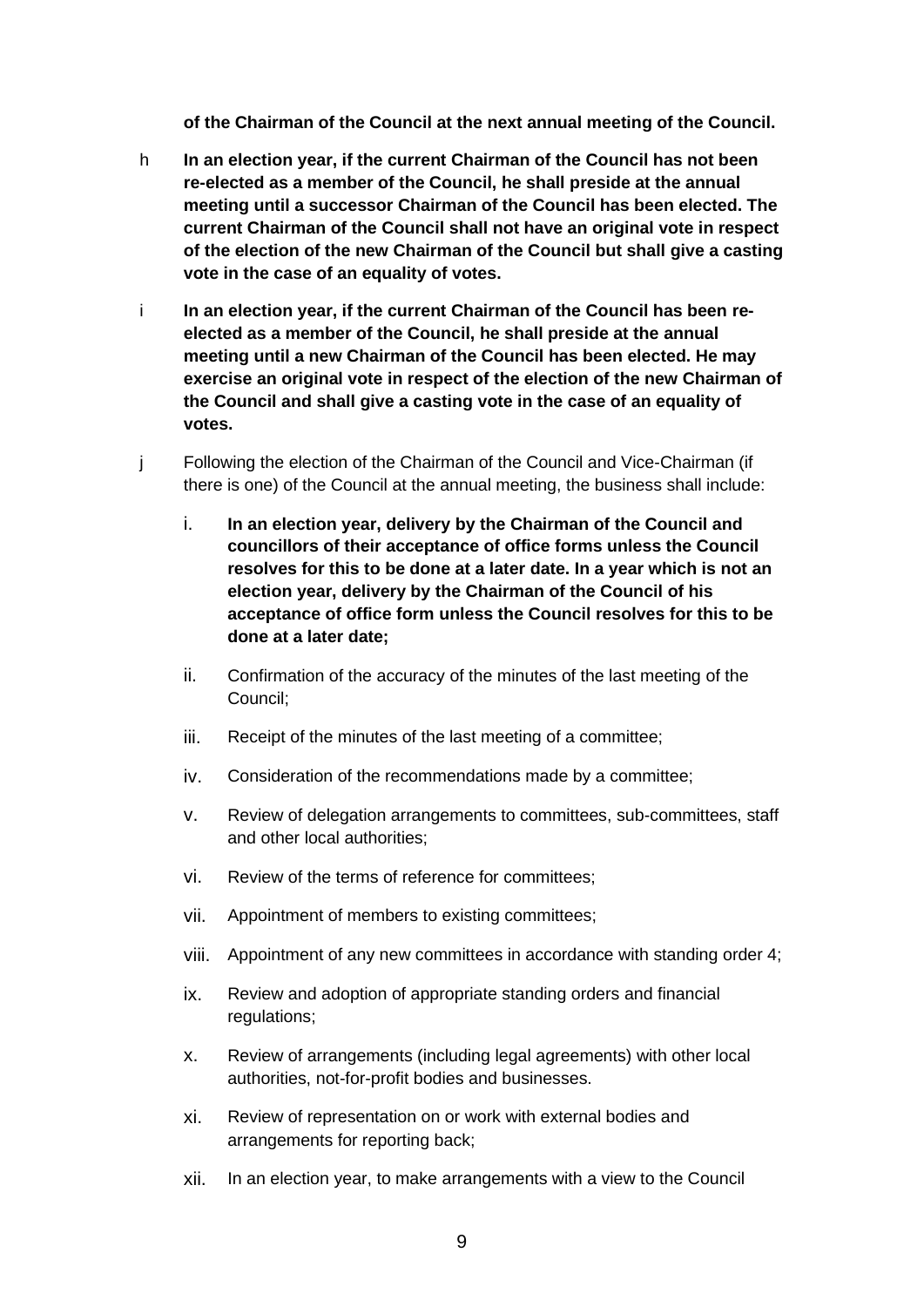becoming eligible to exercise the general power of competence in the future;

- xiii. Review of inventory of land and other assets including buildings and office equipment;
- xiv. Confirmation of arrangements for insurance cover in respect of all insurable risks;
- xv. Review of the Council's and/or staff subscriptions to other bodies;
- xvi. Review of the Council's complaints procedure;
- xvii. Review of the Council's policies, procedures and practices in respect of its obligations under freedom of information and data protection legislation (*see also standing orders 11, 20 and 21*);
- xviii. Review of the Council's policy for dealing with the press/media;
- xix. Review of the Council's employment policies and procedures;
- xx. Review of the Council's expenditure incurred under s.137 of the Local Government Act 1972 or the general power of competence.
- xxi. Determining the time and place of ordinary meetings of the Council up to and including the next annual meeting of the Council.

#### <span id="page-9-0"></span>**EXTRAORDINARY MEETINGS OF THE COUNCIL, COMMITTEES AND**  6. **SUB-COMMITTEES**

- a **The Chairman of the Council may convene an extraordinary meeting of the Council at any time.**
- b **If the Chairman of the Council does not call an extraordinary meeting of the Council within seven days of having been requested in writing to do so by two councillors, any two councillors may convene an extraordinary meeting of the Council. The public notice giving the time, place and agenda for such a meeting shall be signed by the two councillors.**
- c The chairman of a committee [or a sub-committee] may convene an extraordinary meeting of the committee [or the sub-committee] at any time.
- d If the chairman of a committee [or a sub-committee] does not call an extraordinary meeting within ( 7 ) days of having been requested to do so by ( 2 ) members of the committee [or the sub-committee], any ( 2 ) members of the committee [or the sub-committee] may convene an extraordinary meeting of the committee [or a sub-committee].

#### <span id="page-9-1"></span> $7<sup>1</sup>$ **PREVIOUS RESOLUTIONS**

a A resolution shall not be reversed within six months except either by a special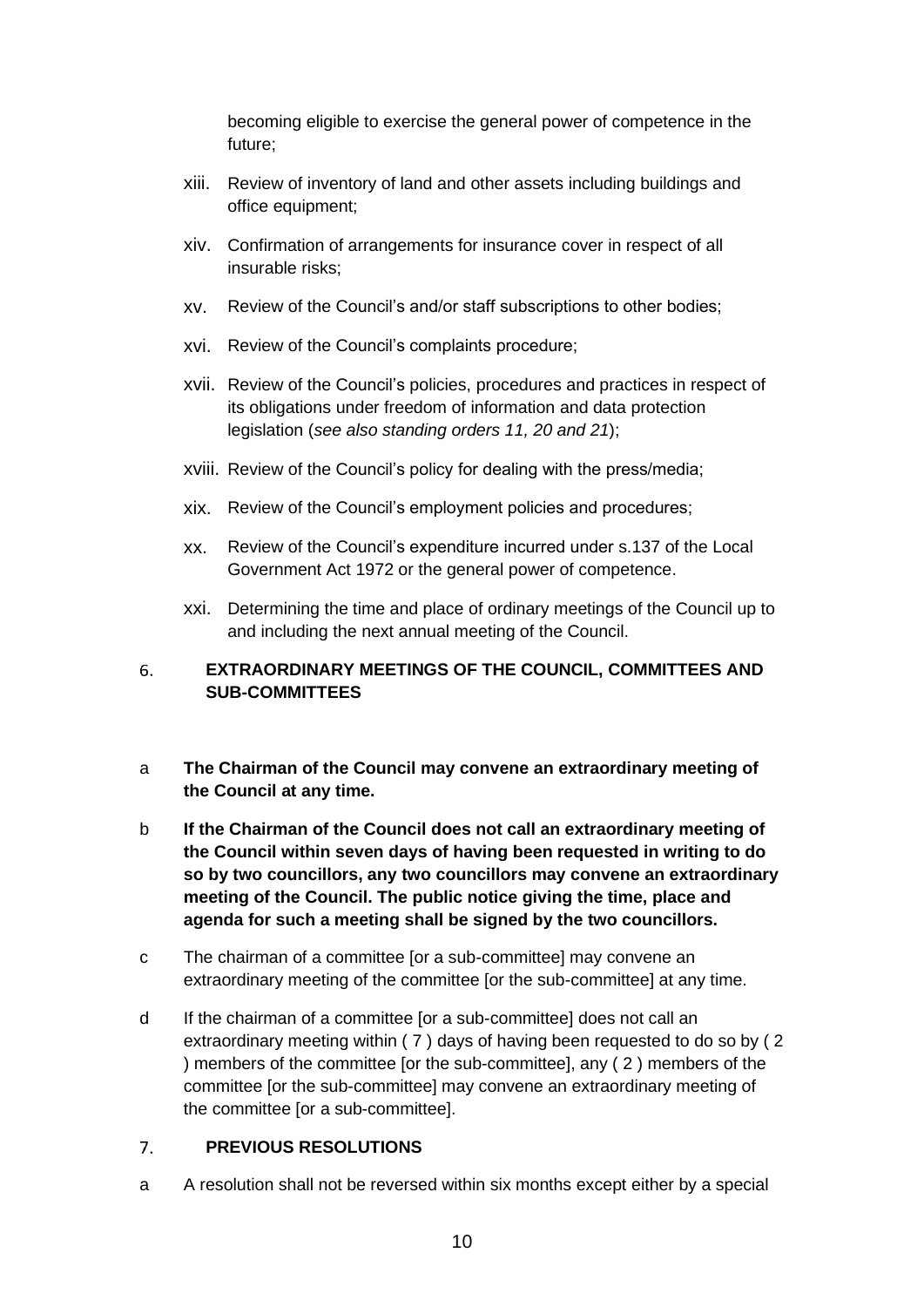motion, which requires written notice by at least ( 2 ) councillors to be given to the Proper Officer in accordance with standing order 9, or by a motion moved in pursuance of the recommendation of a committee or a sub-committee.

b When a motion moved pursuant to standing order 7(a) has been disposed of, no similar motion may be moved for a further six months.

#### <span id="page-10-0"></span>**VOTING ON APPOINTMENTS** 8.

a Where more than two persons have been nominated for a position to be filled by the Council and none of those persons has received an absolute majority of votes in their favour, the name of the person having the least number of votes shall be struck off the list and a fresh vote taken. This process shall continue until a majority of votes is given in favour of one person. A tie in votes may be settled by the casting vote exercisable by the chairman of the meeting.

#### <span id="page-10-1"></span> $9<sub>1</sub>$ **MOTIONS FOR A MEETING THAT REQUIRE WRITTEN NOTICE TO BE GIVEN TO THE PROPER OFFICER**

- a A motion shall relate to the responsibilities of the meeting for which it is tabled and in any event shall relate to the performance of the Council's statutory functions, powers and obligations or an issue which specifically affects the Council's area or its residents.
- b No motion may be moved at a meeting unless it is on the agenda and the mover has given written notice of its wording to the Proper Officer at least ( 4 ) clear days before the meeting. Clear days do not include the day of the notice or the day of the meeting.
- c The Proper Officer may, before including a motion on the agenda received in accordance with standing order 9(b), correct obvious grammatical or typographical errors in the wording of the motion.
- d If the Proper Officer considers the wording of a motion received in accordance with standing order 9(b) is not clear in meaning, the motion shall be rejected until the mover of the motion resubmits it, so that it can be understood, in writing, to the Proper Officer at least (4) clear days before the meeting.
- e If the wording or subject of a proposed motion is considered improper, the Proper Officer shall consult with the chairman of the forthcoming meeting or, as the case may be, the councillors who have convened the meeting, to consider whether the motion shall be included in the agenda or rejected.
- f The decision of the Proper Officer as to whether or not to include the motion on the agenda shall be final.
- g Motions received shall be recorded and numbered in the order that they are received.
- h Motions rejected shall be recorded with an explanation by the Proper Officer of the reason for rejection.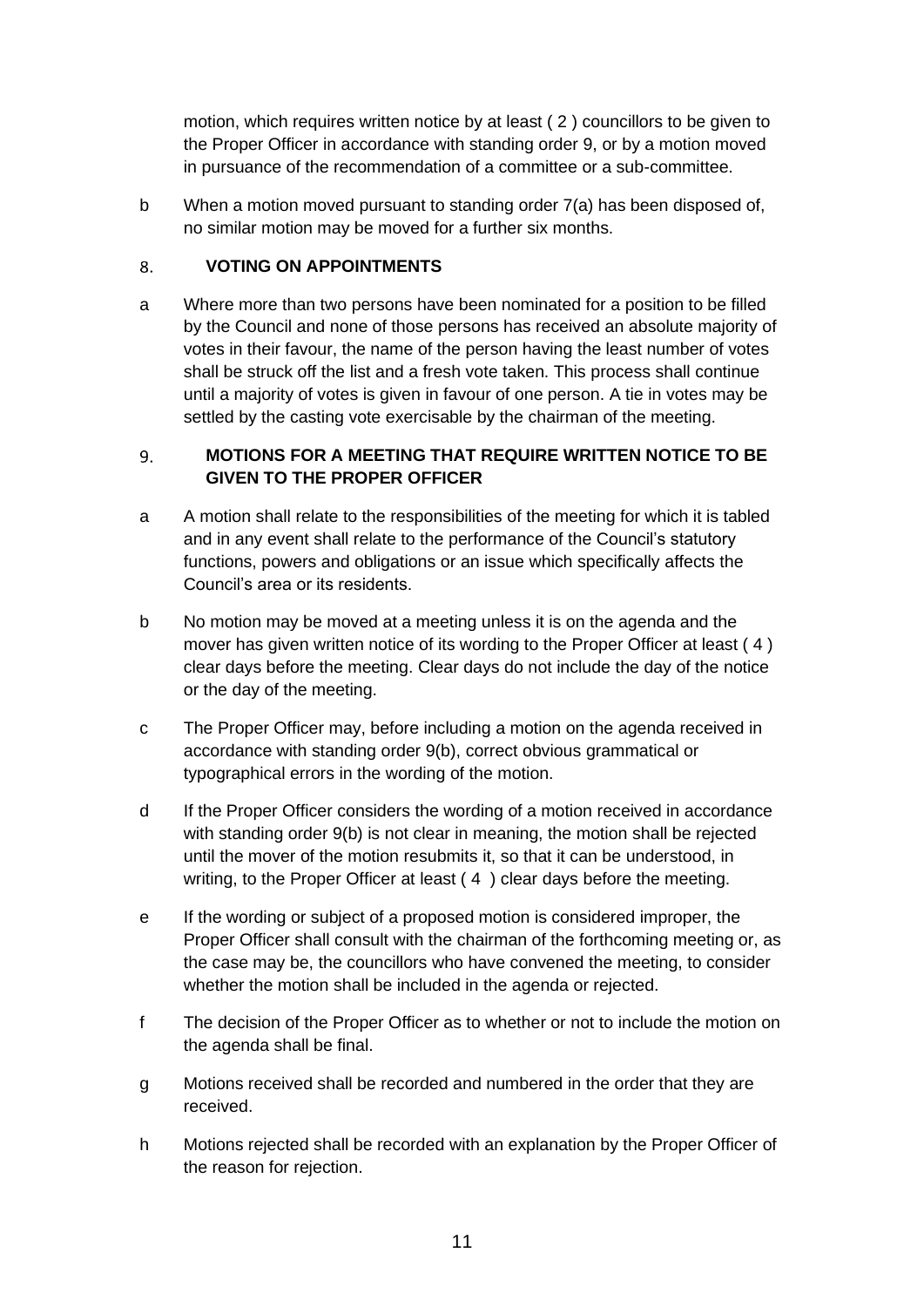#### <span id="page-11-0"></span>**MOTIONS AT A MEETING THAT DO NOT REQUIRE WRITTEN NOTICE**   $10.$

- a The following motions may be moved at a meeting without written notice to the Proper Officer:
	- i. to correct an inaccuracy in the draft minutes of a meeting;
	- ii. to move to a vote;
	- iii. to defer consideration of a motion;
	- iv. to refer a motion to a particular committee or sub-committee:
	- v. to appoint a person to preside at a meeting;
	- vi. to change the order of business on the agenda;
	- vii. to proceed to the next business on the agenda;
	- viii. to require a written report;
	- ix. to appoint a committee or sub-committee and their members;
	- x. to extend the time limits for speaking;
	- xi. to exclude the press and public from a meeting in respect of confidential or other information which is prejudicial to the public interest;
	- xii. to not hear further from a councillor or a member of the public;
	- xiii. to exclude a councillor or member of the public for disorderly conduct;
	- xiv. to temporarily suspend the meeting;
	- xv. to suspend a particular standing order (unless it reflects mandatory statutory or legal requirements);
	- xvi. to adjourn the meeting; or

xvii. to close the meeting.

#### <span id="page-11-1"></span>**MANAGEMENT OF INFORMATION**   $11.$

*See also standing order 20.*

- a **The Council shall have in place and keep under review, technical and organisational measures to keep secure information (including personal data) which it holds in paper and electronic form. Such arrangements shall include deciding who has access to personal data and encryption of personal data.**
- b **The Council shall have in place, and keep under review, policies for the retention and safe destruction of all information (including personal data) which it holds in paper and electronic form. The Council's retention policy shall confirm the period for which information (including personal**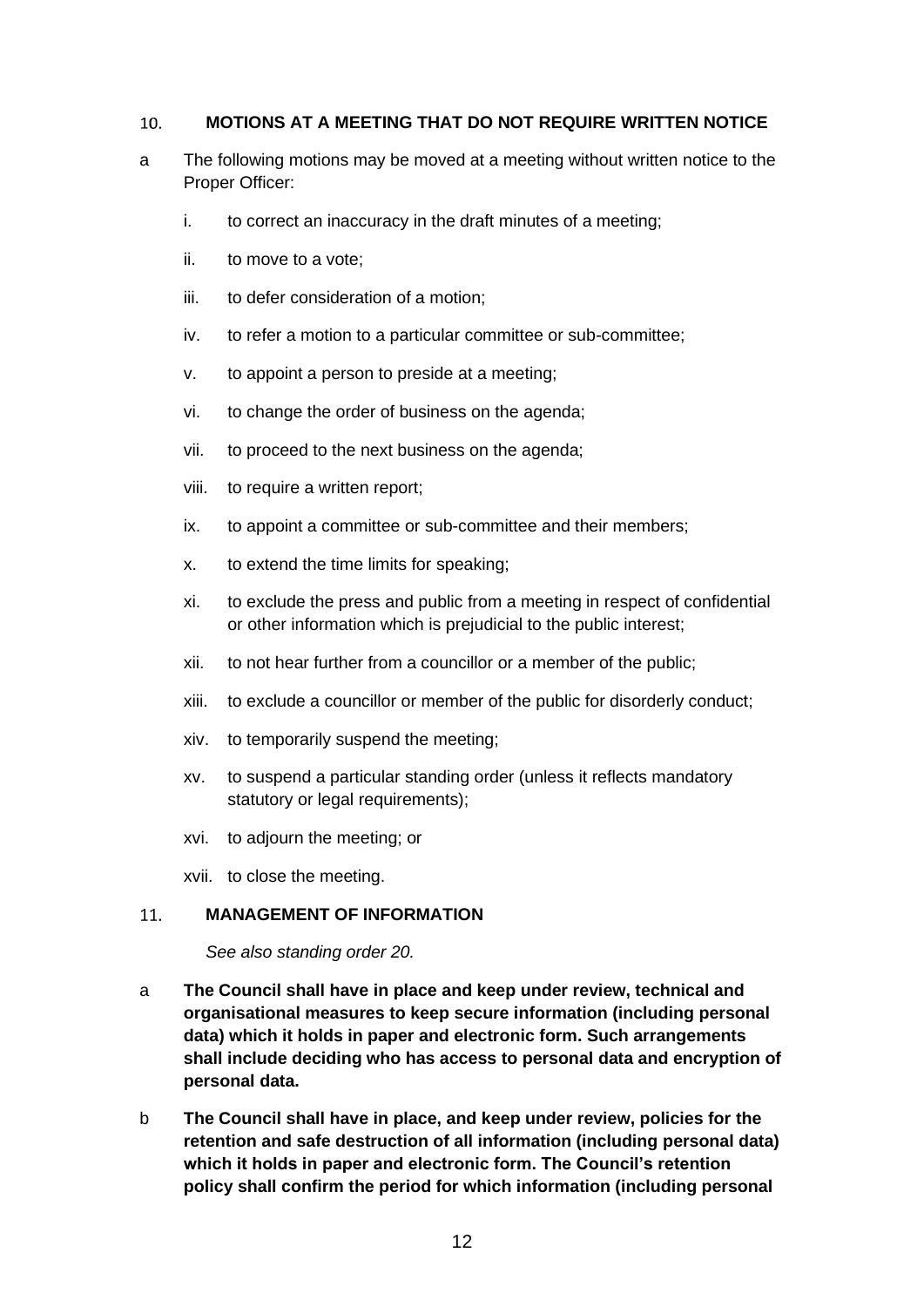**data) shall be retained or if this is not possible the criteria used to determine that period (e.g. the Limitation Act 1980).**

- c **The agenda, papers that support the agenda and the minutes of a meeting shall not disclose or otherwise undermine confidential information or personal data without legal justification.**
- d **Councillors, staff, the Council's contractors and agents shall not disclose confidential information or personal data without legal justification.**

#### <span id="page-12-0"></span> $12.$ **DRAFT MINUTES**

Full Council meetings Committee meetings **•** Sub-committee meetings

- a If the draft minutes of a preceding meeting have been served on councillors with the agenda to attend the meeting at which they are due to be approved for accuracy, they shall be taken as read.
- b There shall be no discussion about the draft minutes of a preceding meeting except in relation to their accuracy. A motion to correct an inaccuracy in the draft minutes shall be moved in accordance with standing order 10(a)(i).
- c The accuracy of draft minutes, including any amendment(s) made to them, shall be confirmed by resolution and shall be signed by the chairman of the meeting and stand as an accurate record of the meeting to which the minutes relate.
- d If the chairman of the meeting does not consider the minutes to be an accurate record of the meeting to which they relate, he shall sign the minutes and include a paragraph in the following terms or to the same effect:

"The chairman of this meeting does not believe that the minutes of the meeting of the ( ) held on [date] in respect of ( ) were a correct record but his view was not upheld by the meeting and the minutes are confirmed as an accurate record of the proceedings."

- ● ● e **If the Council's gross annual income or expenditure (whichever is higher) does not exceed £25,000, it shall publish draft minutes on a website which is publicly accessible and free of charge not later than one month after the meeting has taken place.**
	- f Subject to the publication of draft minutes in accordance with standing order 12(e) and standing order 20(a) and following a resolution which confirms the accuracy of the minutes of a meeting, the draft minutes or recordings of the meeting for which approved minutes exist shall be destroyed.

#### <span id="page-12-1"></span> $13<sub>1</sub>$ **CODE OF CONDUCT AND DISPENSATIONS**

*See also standing order 3(u).*

a All councillors and non-councillors with voting rights shall observe the code of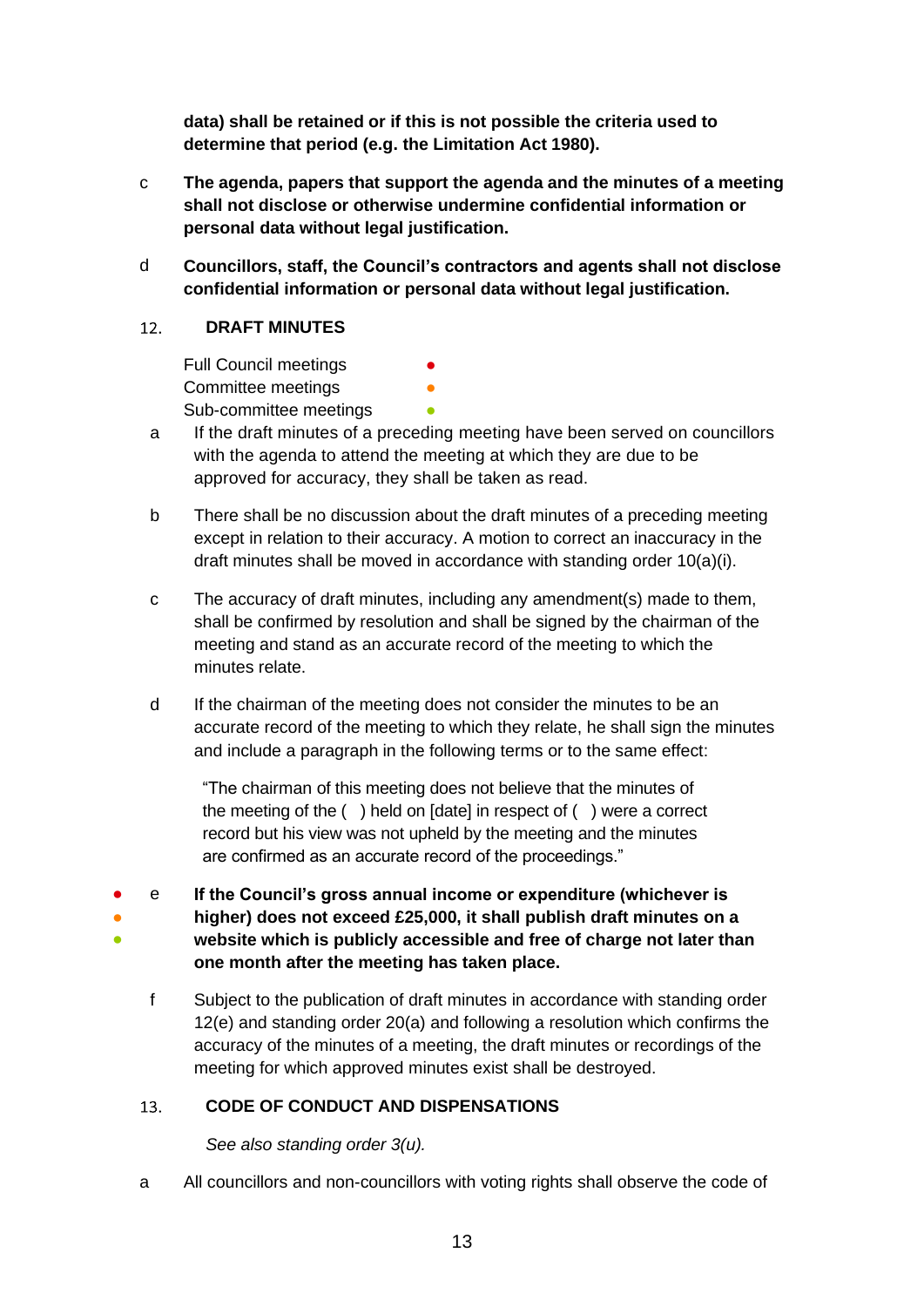conduct adopted by the Council.

- b A councillor, or non-councillor with voting rights, shall not be required to withdraw from a meeting when it is considering a matter in which he has a disclosable pecuniary interest but will not speak, or vote, unless requested to by the Chairman in order to provide clarification or information on the matter being discussed.
- c A councillor, or non-councillor with voting rights, shall not be required to withdraw from a meeting when it is considering a matter in which he has a another interest if so required by the Council's code of conduct but will not speak, or vote, unless requested to by the Chairman in order to provide clarification or information on the matter being discussed.
- d **Dispensation requests shall be in writing and submitted to the Proper Officer** as soon as possible before the meeting, or failing that, at the start of the meeting for which the dispensation is required.
- e A decision as to whether to grant a dispensation shall be made by the Proper Officer and the Chairman.
- f A dispensation request shall confirm:
	- i. the description and the nature of the disclosable pecuniary interest or other interest to which the request for the dispensation relates;
	- ii. whether the dispensation is required to participate at a meeting in a discussion only or a discussion and a vote;
	- iii. the date of the meeting or the period (not exceeding four years) for which the dispensation is sought; and
	- iv. an explanation as to why the dispensation is sought.
- **g** Subject to standing orders 13(d) and (f), a dispensation request shall be considered by the Proper Officer and the Chairman before the meeting or, if this is not possible, at the start of the meeting for which the dispensation is required.
- **h A dispensation may be granted in accordance with standing order 13(e) if having regard to all relevant circumstances any of the following apply:**
	- **i. without the dispensation the number of persons prohibited from participating in the particular business would be so great a proportion of the meeting transacting the business as to impede the transaction of the business;**
	- **ii. granting the dispensation is in the interests of persons living in the Council's area; or**
	- **iii. it is otherwise appropriate to grant a dispensation.**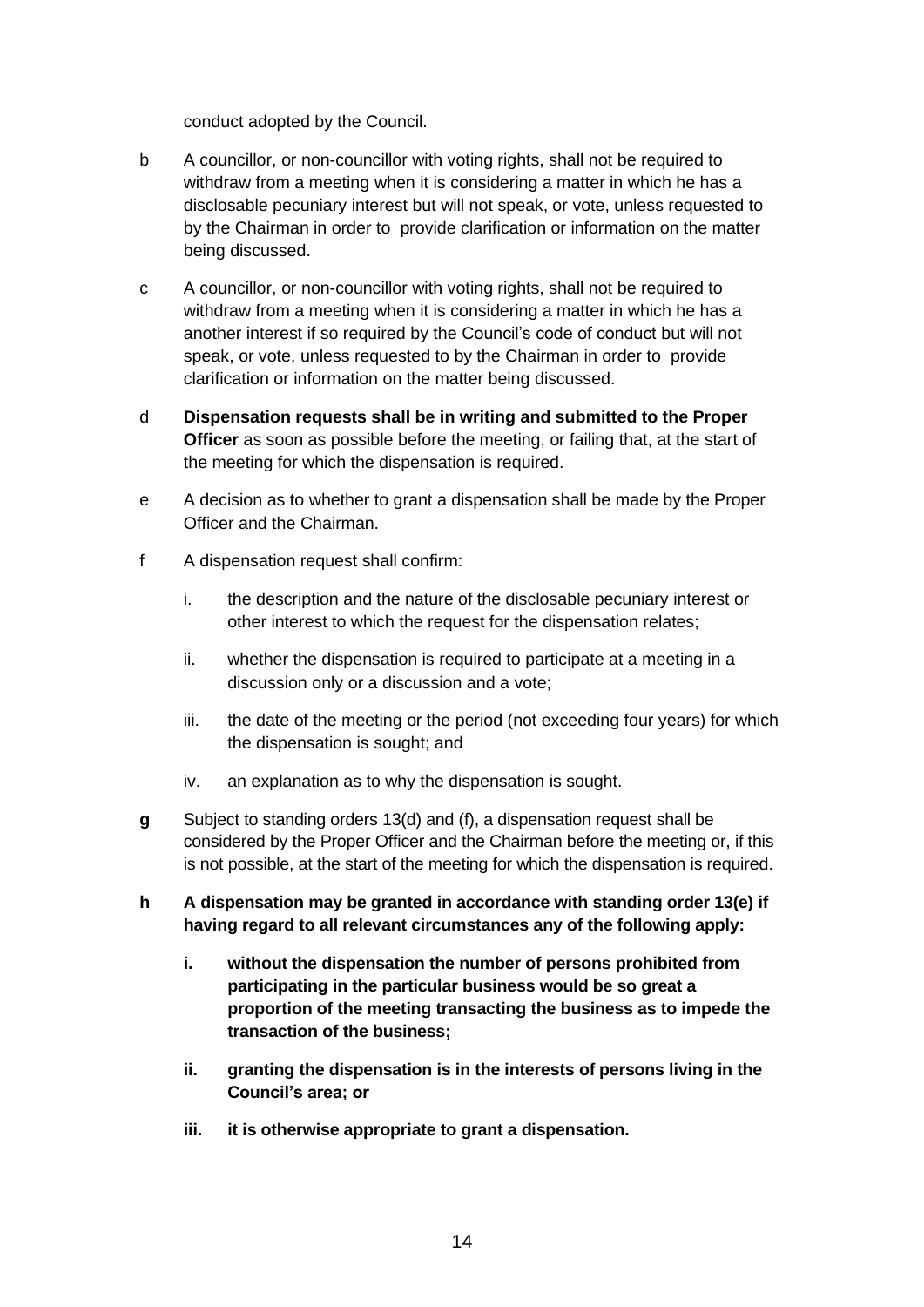#### <span id="page-14-0"></span>14. **CODE OF CONDUCT COMPLAINTS**

- a Upon notification by the District or Unitary Council that it is dealing with a complaint that a councillor or non-councillor with voting rights has breached the Council's code of conduct, the Proper Officer shall, subject to standing order 11, report this to the Council.
- b Where the notification in standing order 14(a) relates to a complaint made by the Proper Officer, the Proper Officer shall notify the Chairman of Council of this fact, and the Chairman shall nominate another staff member to assume the duties of the Proper Officer in relation to the complaint until it has been determined and the Council has agreed what action, if any, to take in accordance with standing order 14(d).
- c The Council may:
	- i. provide information or evidence where such disclosure is necessary to investigate the complaint or is a legal requirement;
	- ii. seek information relevant to the complaint from the person or body with statutory responsibility for investigation of the matter;
- d **Upon notification by the District or Unitary Council that a councillor or non-councillor with voting rights has breached the Council's code of conduct, the Council shall consider what, if any, action to take against him. Such action excludes disqualification or suspension from office.**

#### <span id="page-14-1"></span>15. **PROPER OFFICER**

- a The Proper Officer shall be either (i) the clerk or (ii) other staff member(s) nominated by the Council to undertake the work of the Proper Officer when the Proper Officer is absent.
- b The Proper Officer shall:
	- i. **at least three clear days before a meeting of the council, a committee** or a sub-committee**,**
		- **serve on councillors by delivery or post at their residences or by email authenticated in such manner as the Proper Officer thinks fit, a signed summons confirming the time, place and the agenda (provided the councillor has consented to service by email), and**
		- **Provide, in a conspicuous place, public notice of the time, place and agenda (provided that the public notice with agenda of an extraordinary meeting of the Council convened by councillors is signed by them).**

*See standing order 3(b) for the meaning of clear days for a meeting of a full council and standing order 3(c) for the meaning of clear days for a meeting of a committee;*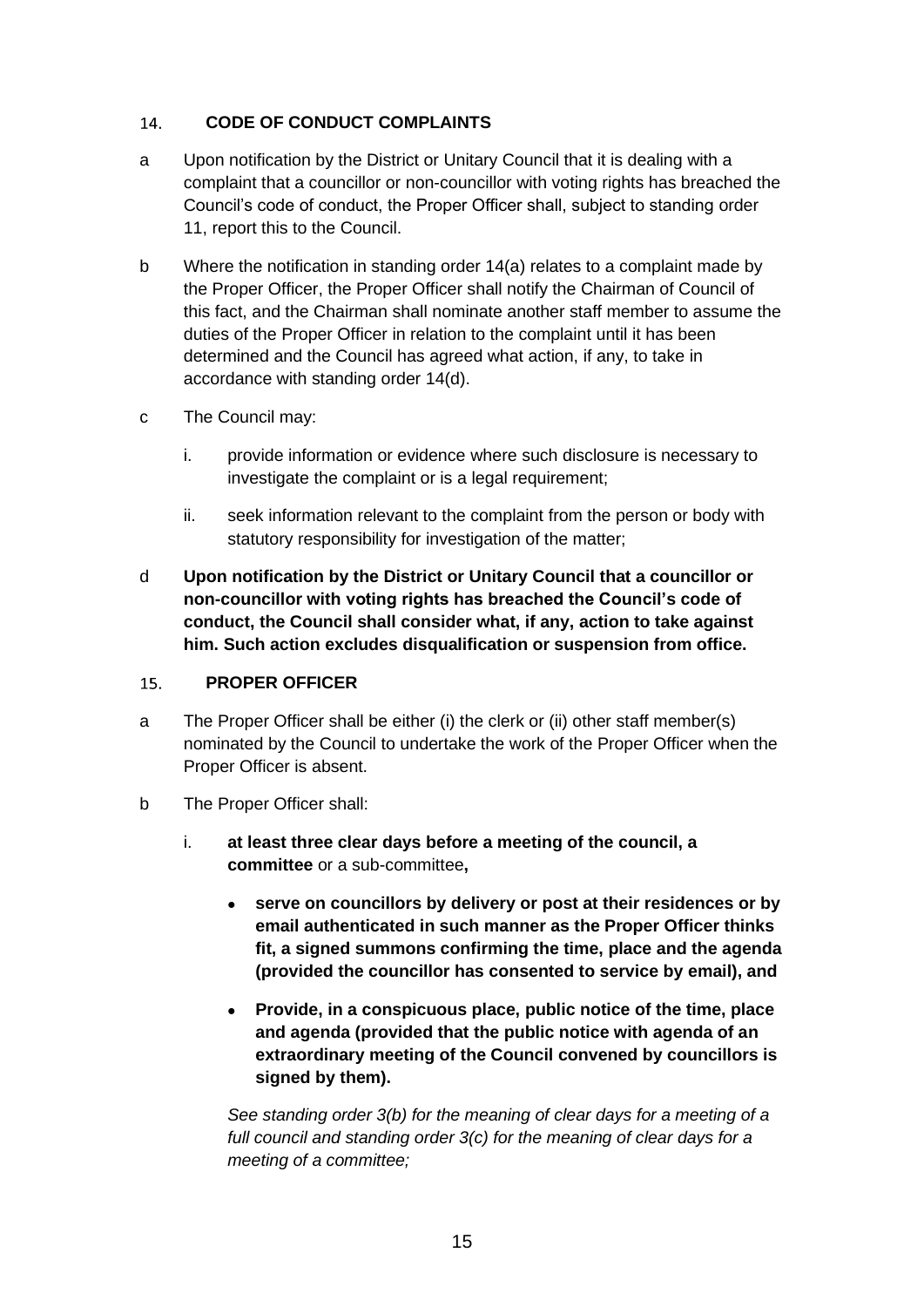- ii. subject to standing order 9, include on the agenda all motions in the order received unless a councillor has given written notice at least ( 4 ) days before the meeting confirming his withdrawal of it;
- iii. **convene a meeting of the Council for the election of a new Chairman of the Council, occasioned by a casual vacancy in his office;**
- iv. **facilitate inspection of the minute book by local government electors;**
- v. **receive and retain copies of byelaws made by other local authorities;**
- vi. hold acceptance of office forms from councillors;
- vii. hold a copy of every councillor's register of interests;
- viii. assist with responding to requests made under freedom of information legislation and rights exercisable under data protection legislation, in accordance with the Council's relevant policies and procedures;
- ix. liaise, as appropriate, with the Council's Data Protection Officer (if there is one);
- x. receive and send general correspondence and notices on behalf of the Council except where there is a resolution to the contrary;
- xi. assist in the organisation of, storage of, access to, security of and destruction of information held by the Council in paper and electronic form subject to the requirements of data protection and freedom of information legislation and other legitimate requirements (e.g. the Limitation Act 1980);
- xii. arrange for legal deeds to be executed; (*see also standing order 23);*
- xiii. arrange or manage the prompt authorisation, approval, and instruction regarding any payments to be made by the Council in accordance with its financial regulations;
- xiv. record every planning application notified to the Council and the Council's response to the local planning authority in a book for such purpose;
- xv. refer a planning application received to councillors within two working days of receipt to facilitate the convening of a meeting of the planning committee if the nature of a planning application requires consideration before the next ordinary meeting of the Council.
- xvi. manage access to information about the Council via the publication scheme; and
- xvii. retain custody of the seal of the Council (if there is one) which shall not be used without a resolution to that effect.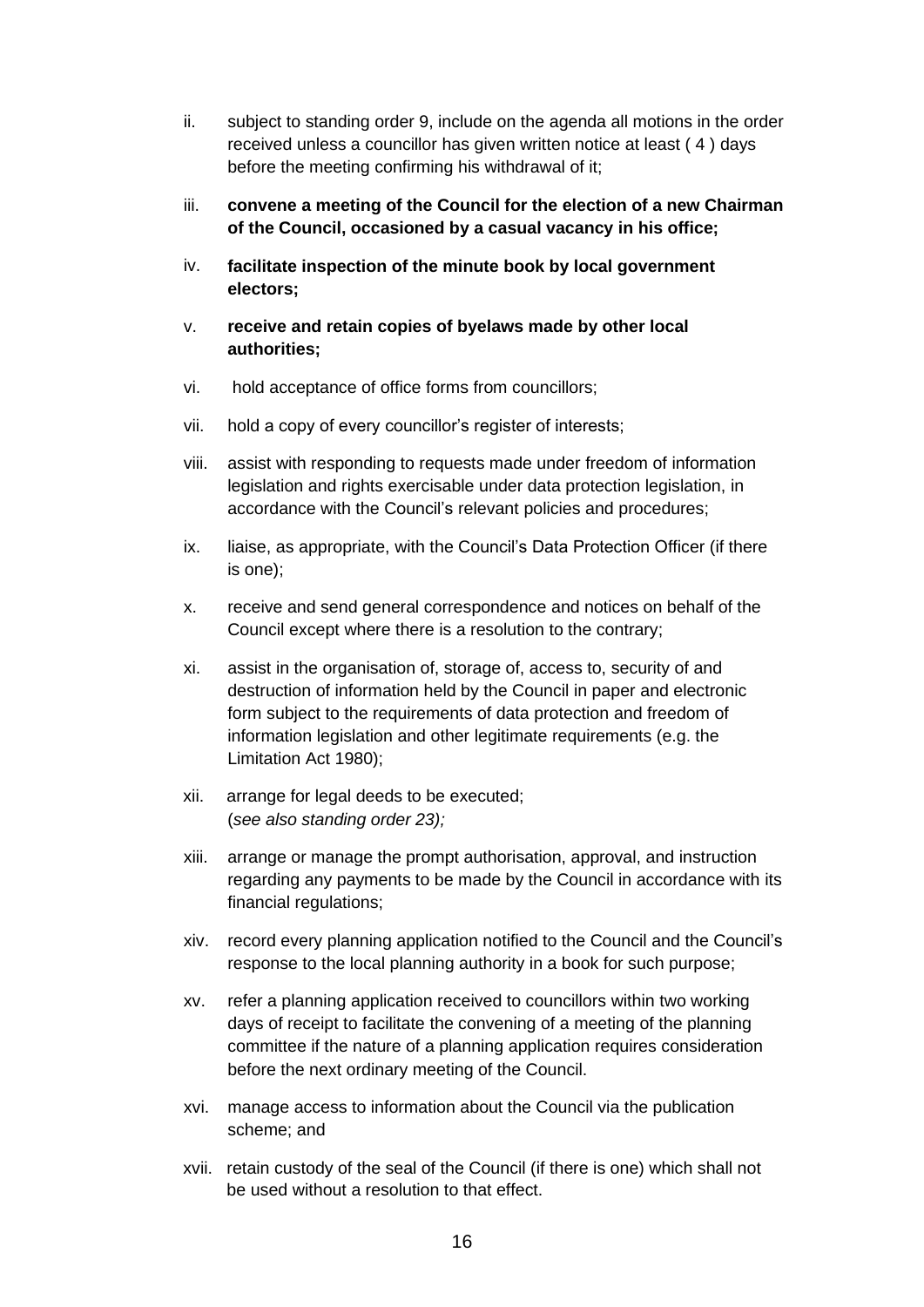(s*ee also standing order 23).*

#### <span id="page-16-0"></span>16. **RESPONSIBLE FINANCIAL OFFICER**

a The Council shall appoint appropriate staff member(s) to undertake the work of the Responsible Financial Officer when the Responsible Financial Officer is absent.

#### <span id="page-16-1"></span> $17<sub>1</sub>$ **ACCOUNTS AND ACCOUNTING STATEMENTS**

- a "Proper practices" in standing orders refer to the most recent version of "Governance and Accountability for Local Councils – a Practitioners' Guide".
- b All payments by the Council shall be authorised, approved and paid in accordance with the law, proper practices and the Council's financial regulations.
- c The Responsible Financial Officer shall supply to each councillor a monthly statement to summarise the Council's receipts and payments, a bank reconciliation, and a comparison with the budget for the financial year that highlights any actual or potential overspends.
- d The year-end accounting statements shall be prepared in accordance with proper practices and apply the form of accounts determined by the Council (receipts and payments, or income and expenditure) for the year to 31 March. A completed draft annual governance and accountability return shall be presented to all councillors at least 14 days prior to anticipated approval by the Council. The annual governance and accountability return of the Council, which is subject to external audit, including the annual governance statement, shall be presented to the Council for consideration and formal approval before 30 June.

#### <span id="page-16-2"></span>**FINANCIAL CONTROLS AND PROCUREMENT** 18.

- a. The Council shall consider and approve financial regulations drawn up by the Responsible Financial Officer, which shall include detailed arrangements in respect of the following:
	- i. the keeping of accounting records and systems of internal controls;
	- ii. the assessment and management of financial risks faced by the Council;
	- iii. the work of the independent internal auditor in accordance with proper practices and the receipt of regular reports from the internal auditor, which shall be required at least annually;
	- iv. the inspection and copying by councillors and local electors of the Council's accounts and/or orders of payments; and
	- v. whether contracts with an estimated value below **£25,000** due to special circumstances are exempt from a tendering process or procurement exercise.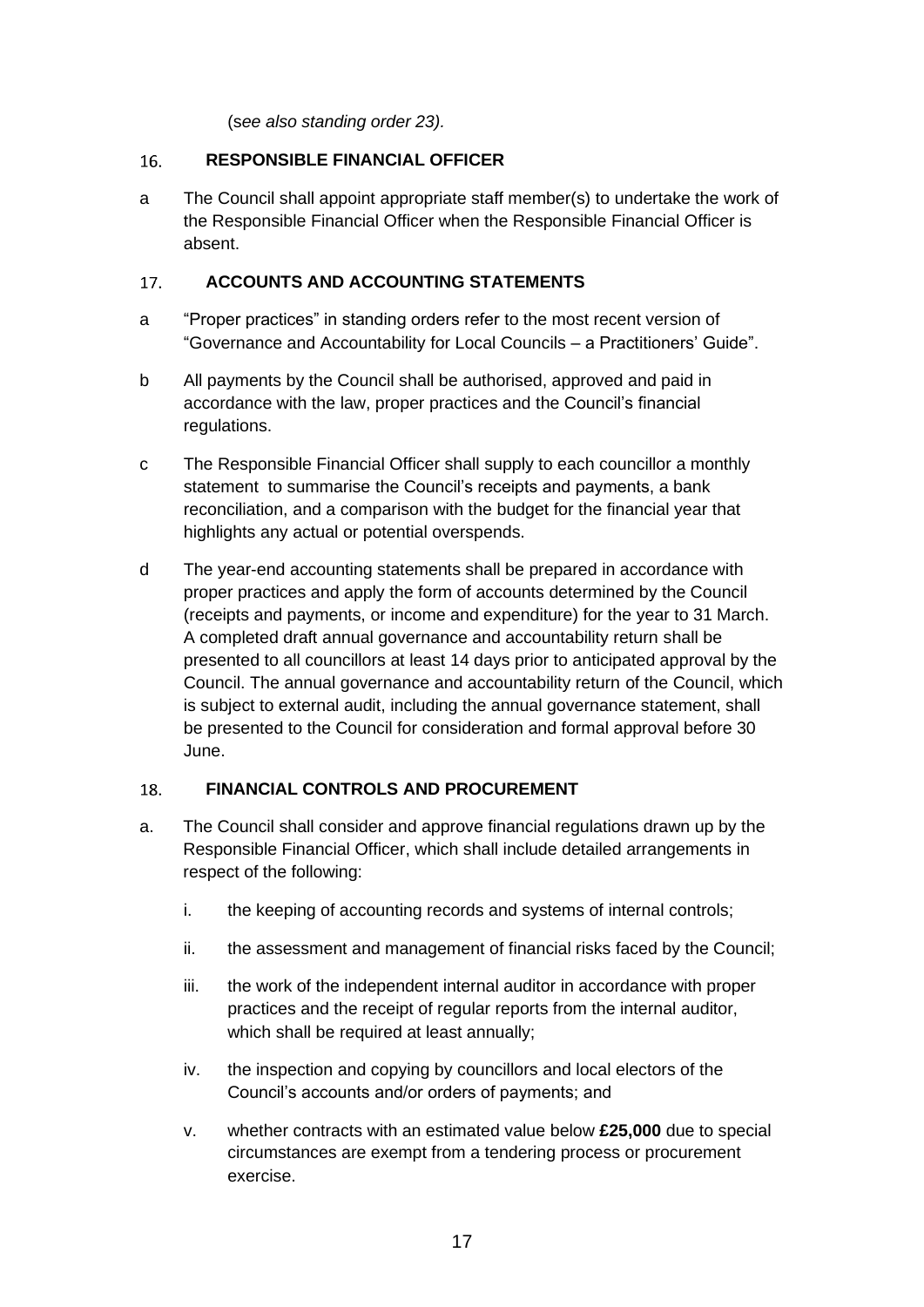- b. Financial regulations shall be reviewed regularly and at least annually for fitness of purpose.
- c. **A public contract regulated by the Public Contracts Regulations 2015 with an estimated value in excess of £25,000 but less than the relevant thresholds in standing order 18(f) is subject to Regulations 109-114 of the Public Contracts Regulations 2015 which include a requirement on the Council to advertise the contract opportunity on the Contracts Finder website regardless of what other means it uses to advertise the opportunity unless it proposes to use an existing list of approved suppliers (framework agreement).**
- d. Subject to additional requirements in the financial regulations of the Council, the tender process for contracts for the supply of goods, materials, services or the execution of works shall include, as a minimum, the following steps:
	- i. a specification for the goods, materials, services or the execution of works shall be drawn up;
	- ii. an invitation to tender shall be drawn up to confirm (i) the Council's specification (ii) the time, date and address for the submission of tenders (iii) the date of the Council's written response to the tender and (iv) the prohibition on prospective contractors contacting councillors or staff to encourage or support their tender outside the prescribed process;
	- iii. the invitation to tender shall be advertised in a local newspaper and in any other manner that is appropriate;
	- iv. tenders are to be submitted in writing in a sealed marked envelope addressed to the Proper Officer;
	- v. tenders shall be opened by the Proper Officer in the presence of at least one councillor after the deadline for submission of tenders has passed;
	- vi. tenders are to be reported to and considered by the appropriate meeting of the Council or a committee or sub-committee with delegated responsibility.
- e. Neither the Council, nor a committee or a sub-committee with delegated responsibility for considering tenders, is bound to accept the lowest value tender.
- f. **A public contract regulated by the Public Contracts Regulations 2015 with an estimated value in excess of £181,302 for a public service or supply contract or in excess of £4,551,413 for a public works contract (or other thresholds determined by the European Commission every two years and published in the Official Journal of the European Union (OJEU)) shall comply with the relevant procurement procedures and other requirements in the Public Contracts Regulations 2015 which include advertising the contract opportunity on the Contracts Finder website and in OJEU.**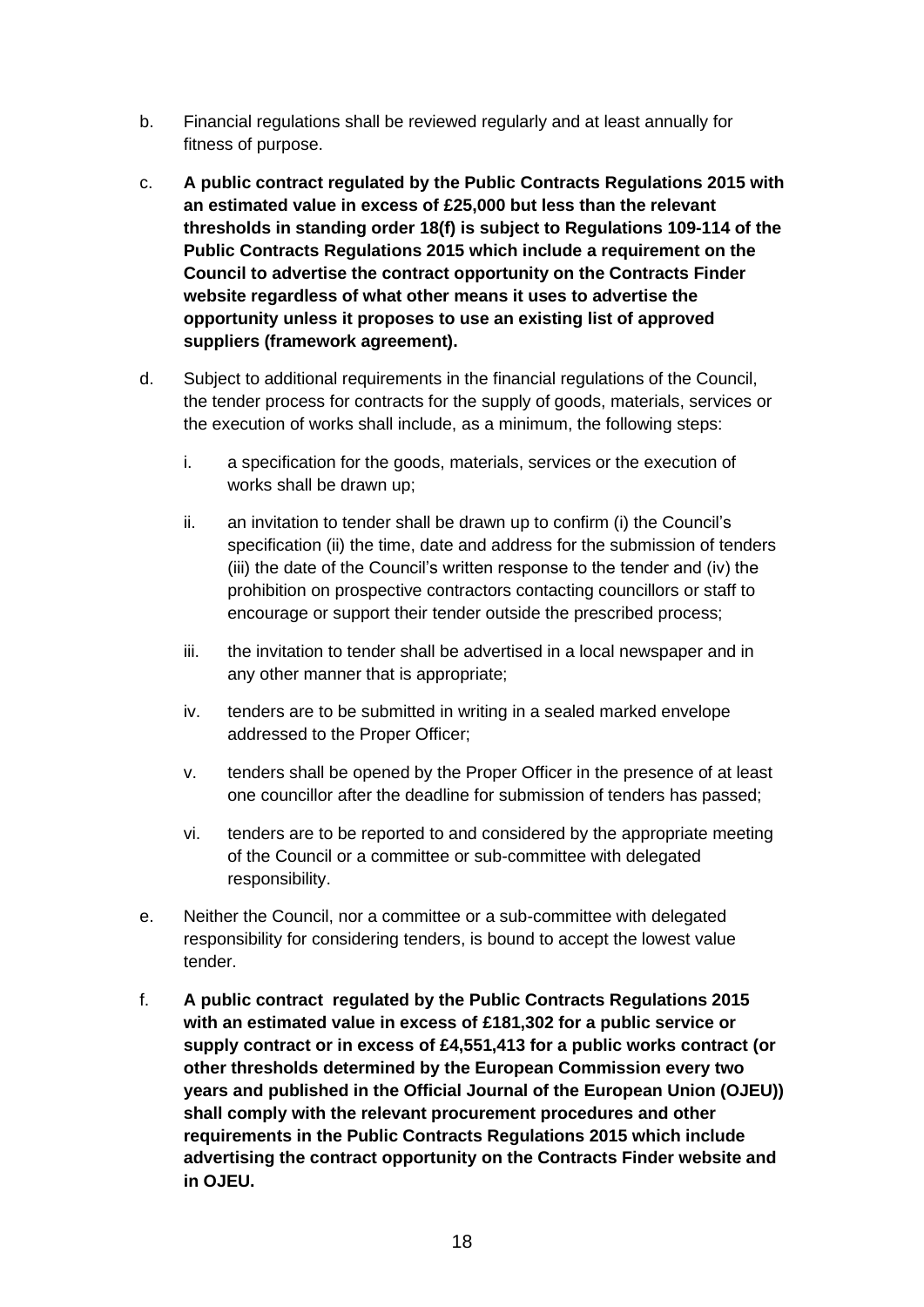g. **A public contract in connection with the supply of gas, heat, electricity, drinking water, transport services, or postal services to the public; or the provision of a port or airport; or the exploration for or extraction of gas, oil or solid fuel with an estimated value in excess of £363,424 for a supply, services or design contract; or in excess of £4,551,413 for a works contract; or £820,370 for a social and other specific services contract (or other thresholds determined by the European Commission every two years and published in OJEU) shall comply with the relevant procurement procedures and other requirements in the Utilities Contracts Regulations 2016.**

#### <span id="page-18-0"></span> $19.$ **HANDLING STAFF MATTERS**

- a A matter personal to a member of staff that is being considered by a meeting of the Council is subject to standing order 11.
- b Subject to the Council's policy regarding absences from work, the Council's most senior member of staff shall notify the chairman or, if he is not available, the vice-chairman (if there is one) of absence occasioned by illness or other reason.
- c The chairman and the appointed councillor shall conduct a review of the performance and annual appraisal of the work of all members of staff.
- d Subject to the Council's policy regarding the handling of grievance matters, the Council's most senior member of staff (or other members of staff) shall contact the chairman and/or the appointed councillor in respect of any informal or formal grievance matter, and this matter shall be reported to the Council by the chairman and/or the appointed councillor.
- e Subject to the Council's policy regarding the handling of grievance matters, if an informal or formal grievance matter raised by a member of staff relates to the chairman or the appointed councillor this shall be communicated to the vice-chairman or another member of the Council who shall report by resolution to the Council.
- f Any persons responsible for all or part of the management of staff shall treat as confidential the written records of all meetings relating to their performance, capabilities, grievance or disciplinary matters.
- g In accordance with standing order 11(a), persons with line management responsibilities shall have access to staff records referred to in standing order 19(f).

#### <span id="page-18-1"></span> $20.$ **RESPONSIBILITIES TO PROVIDE INFORMATION**

*See also standing order 21.*

a **In accordance with freedom of information legislation, the Council shall publish information in accordance with its publication scheme and respond to requests for information held by the Council.**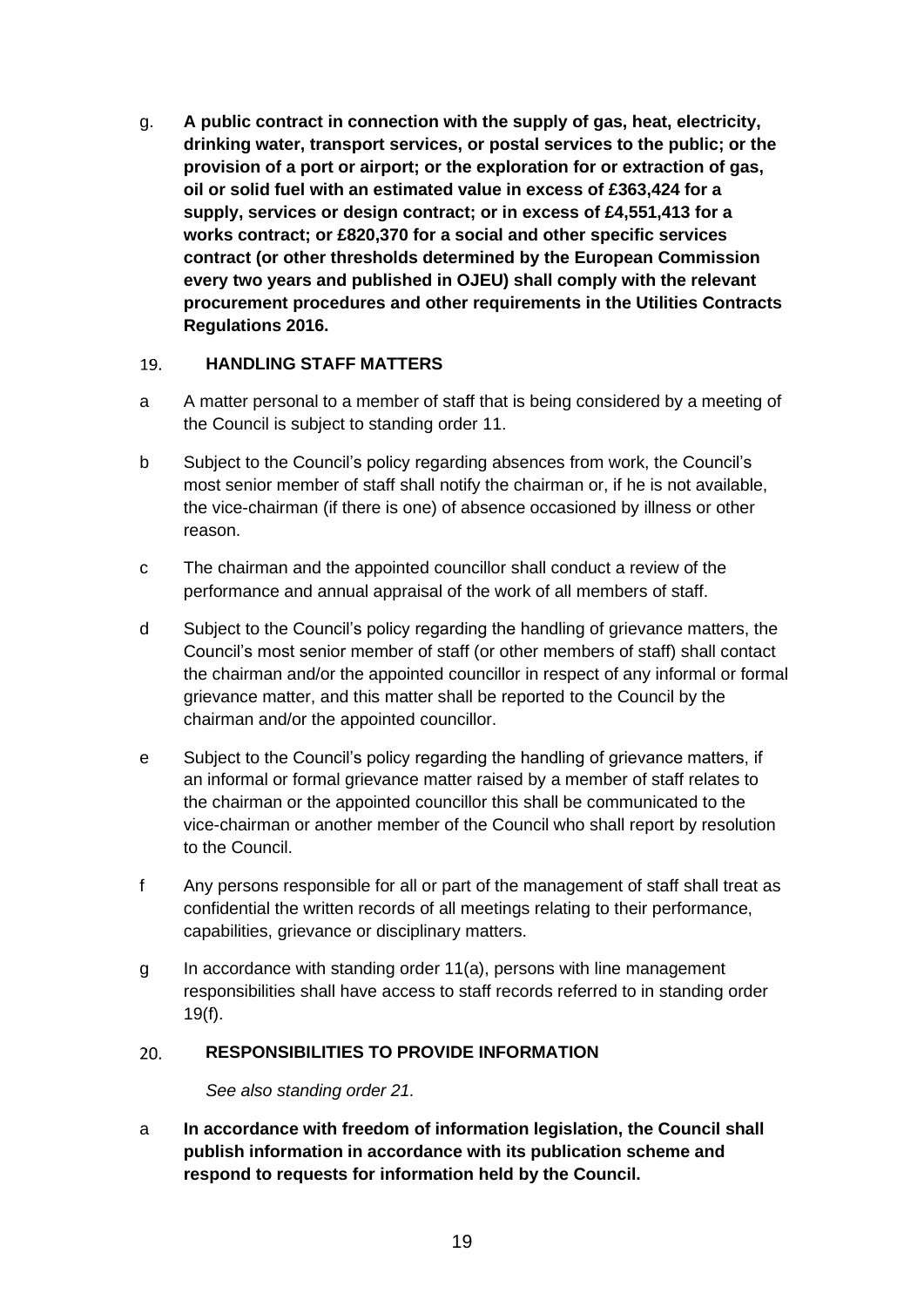- b. **The Council shall publish information in accordance with the requirements of the Smaller Authorities (Transparency Requirements) (England) Regulations 2015.**
- <span id="page-19-0"></span> $21<sub>1</sub>$ **RESPONSIBILITIES UNDER DATA PROTECTION LEGISLATION**  (Below is not an exclusive list). *See also standing order 11.*
- a The Council may appoint a Data Protection Officer.
- b **The Council shall have policies and procedures in place to respond to an individual exercising statutory rights concerning his personal data.**
- c **The Council shall have a written policy in place for responding to and managing a personal data breach.**
- d **The Council shall keep a record of all personal data breaches comprising the facts relating to the personal data breach, its effects and the remedial action taken.**
- e **The Council shall ensure that information communicated in its privacy notice(s) is in an easily accessible and available form and kept up to date.**
- f **The Council shall maintain a written record of its processing activities.**

#### <span id="page-19-1"></span>**RELATIONS WITH THE PRESS/MEDIA**  $22<sub>1</sub>$

a Requests from the press or other media for an oral or written comment or statement from the Council, its councillors or staff shall be handled in accordance with the Council's policy in respect of dealing with the press and/or other media.

#### <span id="page-19-2"></span>23. **EXECUTION AND SEALING OF LEGAL DEEDS**

*See also standing orders 15(b)(xii) and (xvii).*

a A legal deed shall not be executed on behalf of the Council unless authorised by a resolution.

**Subject to standing order 23(a), any two councillors may sign, on behalf of the Council, any deed required by law and the Proper Officer shall witness their signatures.** 

#### <span id="page-19-3"></span>**COMMUNICATING WITH DISTRICT AND COUNTY OR UNITARY**  24. **COUNCILLORS**

- a An invitation to attend a meeting of the Council shall be sent, together with the agenda, to the ward councillor(s) of the District and County Council OR Unitary Council representing the area of the Council.
- b Unless the Council determines otherwise, a copy of each letter sent to the District and County Council OR Unitary Council shall be sent to the ward councillor(s) representing the area of the Council.